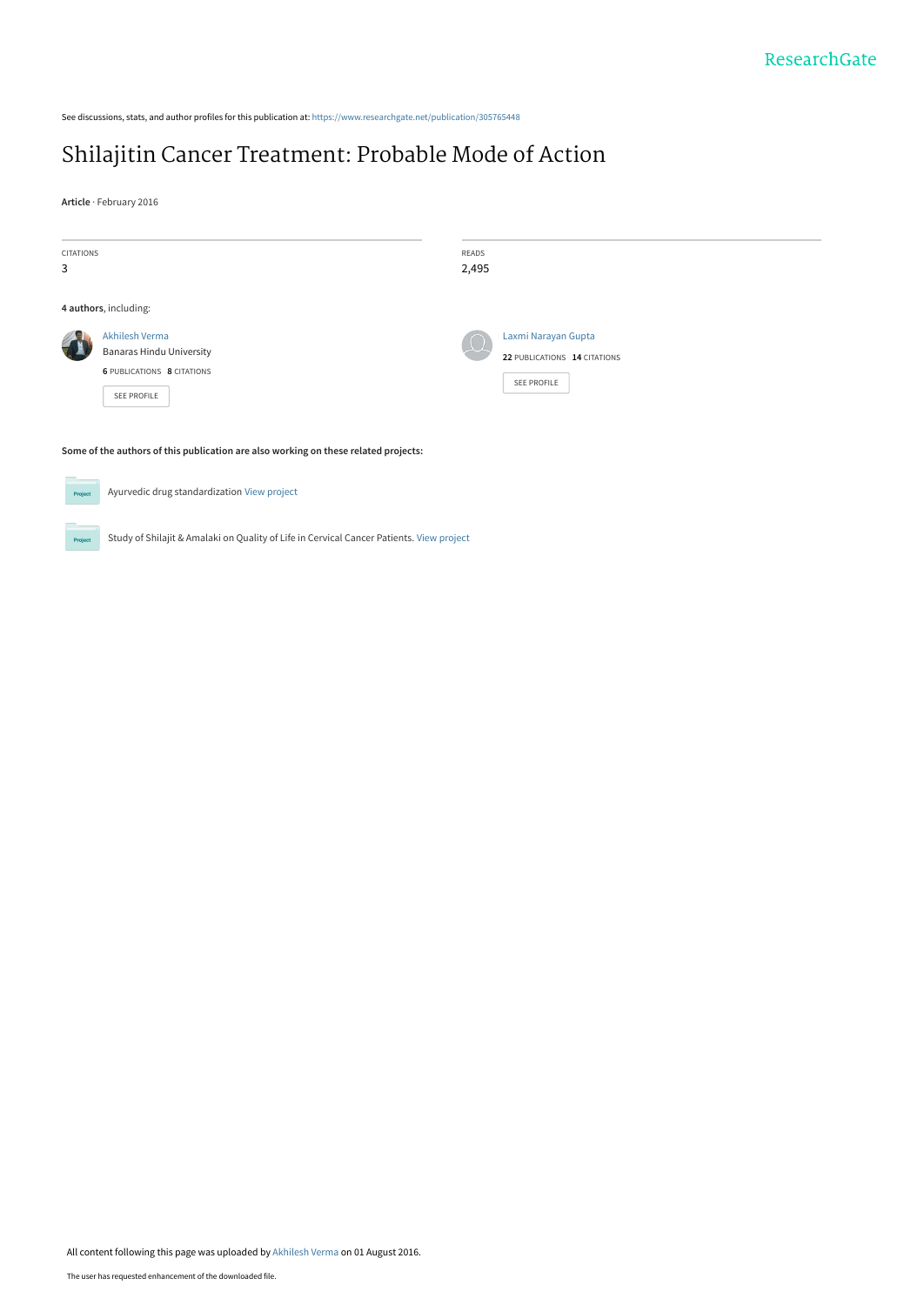

Available Online at [www.ijpba.info](http://www.ijpba.info/)

### **International Journal of Pharmaceutical & Biological Archives 2015; 7(1): 12 - 16**

## **REVIEW ARTICLE**

## *Shilajit***in Cancer Treatment: Probable Mode of Action**

**Akhilesh Kr Verma\*<sup>1</sup> , Neeraj Kumar2 , L.N. Gupta3 , Sunil Chaudhary4**

 *Research Scholar, Department of Rasa Shastra, Faculty of Ayurveda, IMS, BHU, India Professor, Department of Rasa Shastra, Faculty of Ayurveda, IMS, BHU, India Assistant Professor, Department of Rasa Shastra, Faculty of Ayurveda, IMS, BHU, India Assistant Professor, Department ofRadiotherapy & Radiation Medicine, IMS, BHU, India*

Received 10Oct 2015; Revised 02Feb 2016; Accepted 13Feb 2016

#### **ABSTRACT**

Cancer is a horrible disease which is leadingcause of death after cardiovascular disease. The principal etiological factor for cancer comprise mutagens, toxins, free radicals, radiations apart from many other causes, inflammation can increase the threat of cancer development and progression. Indian medical system i.e.*Ayurveda* was used as a means for the prevention of the effects of aging and generation of disease. *Shilajit*is a potent rejuvenator and havingadaptogenic action. Since thousands of years many therapeutic assets have been ascribed to it, some pharmacological properties have been verified by modern scientific evaluation. *Shilajit* has been attributed with many miraculous restorative properties,improve the quality of life and it seemed to cure all diseases. *Shilajit* is a brownishblackcoloredherbo-mineral medicine, collected from the high altitude mountains of many parts of the world. In this review we have focused on the cancer preventive and therapeutic properties of active principles of*Shilajit*. *Shilajit* possess anti-inflammatory, antioxidant, anti-mutagenic, immuno-modulator, antitumor, and photo-protective properties. These assets make *Shilajit* useful agents for cancer therapy and prevention.

**Keyword:** *Shilajit*, Adaptogenic, Anti-oxidant, Anti-inflammatory.

#### **INTRODUCTION**

Cancer is the leading cause of death after the cardiovascular disease and is the major health disaster, causing approximately 7 million deaths every year worldwide. Now a daywe acquire surgical intervention which is not able to cope up effectively with this horrible disorder. The conventional therapies i.e. chemotherapy, radiotherapy, immunotherapy for cancer treatment are not so efficient. Thus, there is a vital obligatory to approaches for the cancer management by natural agent like *shilajit*. *Shilajit* is brownish black herbo-mineral compound mainly composed of humic acid and fulvic acid. Humic andfulvic acid have been well reported to retain cancer preventive properties $[1]$ . These compounds can constrain mutagenesis and having free radicals scavenging, photo-protecting and anti-inflammatory properties that can prevent the cancer progression. *Shilajit* is non-toxic, natural compound which can be taken orally for

preserving good health. Therefore, it is necessary that future clinical research work should focus on phyto-constituents and pharmacological action of shilajit in reference of cancer treatment as an alternative. In this review, we address the use of *shilajit* and its components for the inhibition and controlling of cancer[2]*. Shilajit* is considered as a vibrantmedicament in the ancient classics as remedies and presently also extensively used by the *Ayurvedic* physicians for a various disorder.In*Ayurvedic*classical texts like *CharakaSamhita*and *SusrutaSamhita*describe the use of *shilajit* as a treatment for all ailment of our body as well as a *rasayana* (rejuvenative) to increase the endurance<sup>[3]</sup>. *Shilajitencompasses a* humic substance i.e. fulvic acid (FA) and humic acid (HA) (60-80%), minerals (20-40%) and up to 5% of trace elements (Fe, Ca, Cu, Zn, Mg, Mn, Mo,  $P$ <sup>[4,5]</sup>. The chief and active constituents responsible for the *shilajit* activities is the fulvic acid and humic acid. By virtue of the FA *shilajit*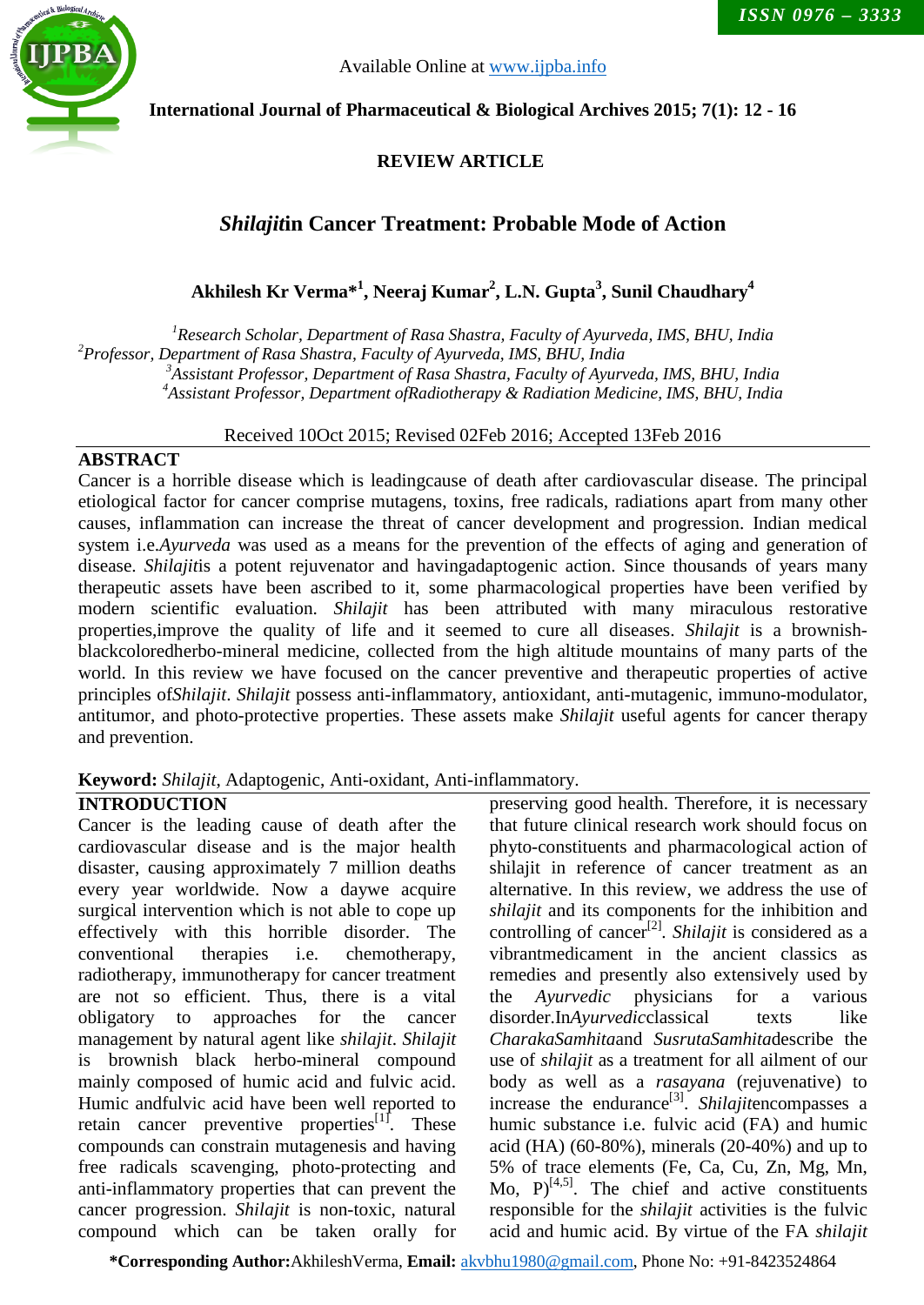has many biological functions and uses  $[6, 7]$  which acts as carrier molecule. The low molecular *shilajit*. *shilajit* has been used for the treatment of hypersensitivity, diabetes, digestive disorder, nervous ailment, tuberculosis, chronic bronchitis, asthma, anemia, eczema, bone fractures, genitourinary ailment and many other diseases  $[8, 8]$ 9] . The humic compounds of *shilajit* can be a potential cancer preventive agent. Antiinflammatory, anti- oxidative, anti-mutagenic, immuno-modulatory and several other effects of *shilajit* have been already reported.

#### **Pharmacological Actions of** *Shilajit* **(Humic&FulvicAcid) in Cancer Prevention:**

It is assumed that *shilajit* can play an important role in cancer prevention and possibly in its treatment. The general pharmacological actions of *shilajit* in relation to cancer therapy are summarized below.

#### **Anti-Oxidant Properties:**

Free radicals are molecules with incomplete electron shells, which make them more chemically reactive than those of complete electron shells. Exposure to various environmental factors, including tobacco smoke and radiation, can also lead to free radical development. In humans, the most extensive form of free radicals is oxygen. When an oxygen molecule  $(O_2)$  becomes electrically charged, it tries to take electrons from other molecules, and thus can cause damage to DNAproteins and cell membrane<sup>[10]</sup>. Such damage specially damage in DNA could become irreversible and might lead to illness including cancer<sup>[11]</sup>. Antioxidants are substances that may protect cells from the damage caused by unstable molecules (free radicals) by neutralizing their electrical charge and thus can prevent the free radical damage in cells<sup>[11]</sup>. Free radicals which are generated during cancer chemotherapy and radiation therapy, can damage the normal cell around the vicinity of the tumor cell, which makes the cancer treatment rather painful. The anticancer drugs damages the cellular DNA by producing the reactive oxygen species (ROS) hence the antioxidants can be used with the cancer therapy to reduce the pain and the severity of the side effects  $[11]$ . HA compound are brilliant antioxidantsalong with anti-lipid per-oxidative activity [12]*. Shilajit* has free radical scavenging or antioxidant properties against the NO &OH and this antioxidant activity depends on the increasing concentration of the humic compounds present in *shilajit*[01]

weight bioactive organic compound such as oxygenated dibenzo-α-pyrones is also present in

#### **Anti-Inflammatory Properties:**

The inflammation is measured to induce the cancer progression, development and the metastasis  $[10]$ . It has been shown that the HA matters has anti-inflammatory properties [01]. *Shilajit* has anti-inflammatory properties confirmed in the study of the Goel et  $a^{[13]}$ . They have shown that the *shilajit* can reduce the inflammation such as pedal oedema and granuloma pouch in rats induced by the carrageenan. In addition, *shilajit* can also reduce the adjuvant induced arthritis in rats. In another study the humic compounds derived from the coal was found to inhibit the inflammation responded ear swelling in the rats  $[14]$ . Lowen et al have described that HA alone or HA combined with other anti-inflammatory drugs such as indomethacin were beneficial for the chronic and acute inflammation in the male SparagueDwleyrats<sup>[15]</sup>. Van Rensburg et al have shown that the presence of potassium humate reduces the level of pro-inflammatory cytokines like TNF-α, IL-1β, IL-6 and IL-10 produced by mononuclear cells and also the compliment activation<sup>[16]</sup>. HA can inhibit the degranulation of the neutrophils during inflammation, moreover it is an anti-allergic agent  $[17,18]$ . . It has been oxifulvic acid may be beneficial in the clinical treatment of inflammatory skin conditions in humans as, FA possesses anti-inflammatory properties [19].

#### **Photo Protective Properties:**

The exposure to the radiation as the ultraviolet (UV) rays can leads to the long-term DNA damage by forming the thymine dimer in the DNA which can lead to mutations and cancer. *Shilajit* can function as photo-protective agent, as reviewed by Meena et al  $2010^{[20]}$ . The humic compounds have been proved to be excellent agents for reduction of gene mutation caused by pollutants and mutagens. Toxins, pesticides, radioactive metals, petroleum products, polyaromatic hydro-carbons and heavy metals can be inactivated by  $HA^{[21]}$ . Moreover, it reduces bioavailability of the hazardous matters and averts the formation of the mutagenic or carcinogenic compound and prevent DNA damage in the  $cell^{[22]}$ . Marova et al have shown that processed HA can inactivate the mutagens which were tested on the yeast<sup>[23]</sup>. They used 4-nitroquinoline-Noxide (4-NQO), a mutagen on Saccharomyces cerevisiae D7 to check the anti-mutagenic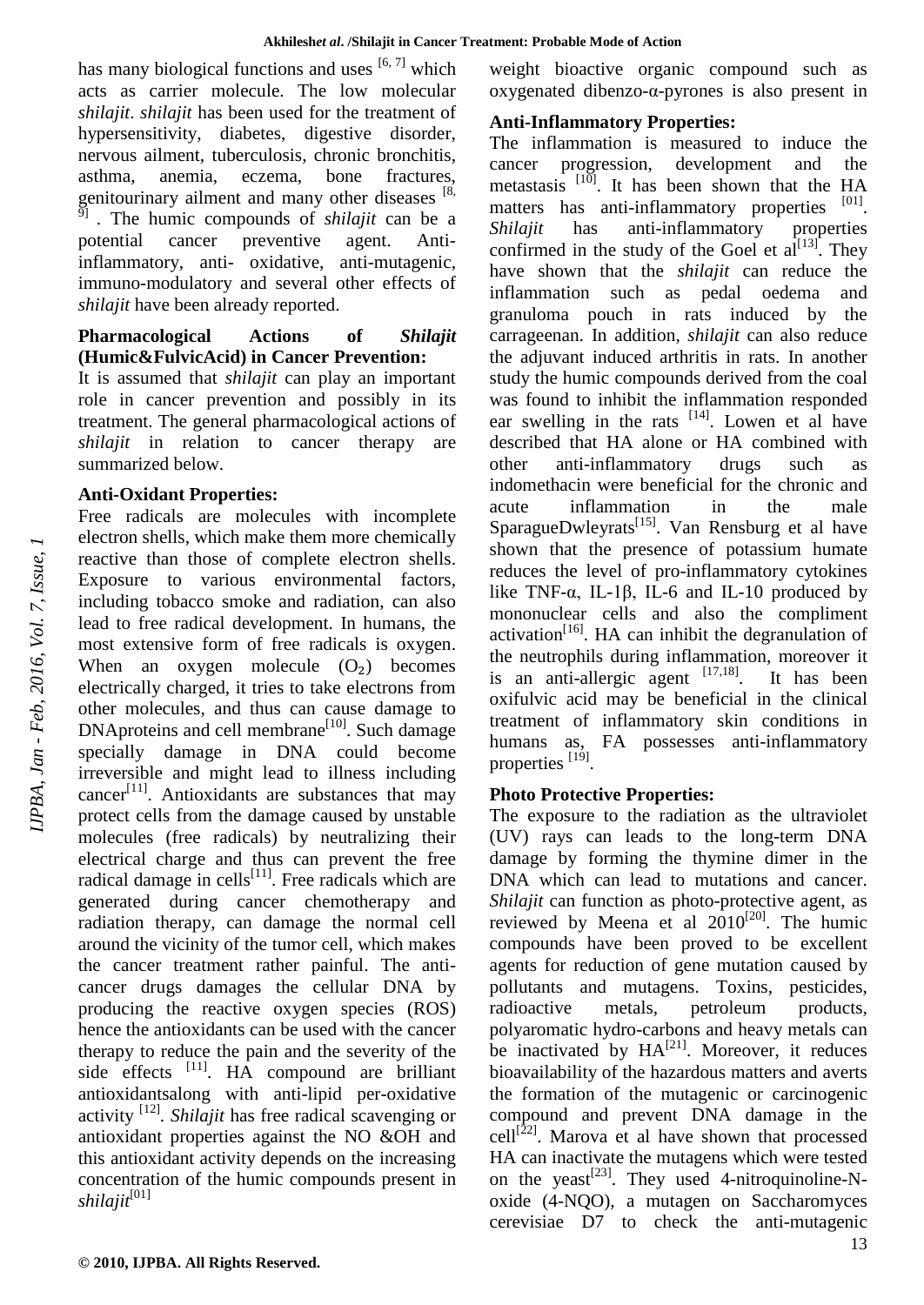properties of the sodium or potassium humate and found that the sodium humate have significant anti-mutagenic property against the 4-NQO. Furthermore, Zhang et al checked the toxicity and the HA  $^{[24]}$ . These results illustrated that the HA reduces the bioavailability and toxicity of these two ILs and also HA increases the viability around 50% of HepG2 cell line against the two ILs.It has been shown that HA possesses significant cytotoxic activity in the CEM (acute T lymphoblastic leukaemia) cell line<sup>[25]</sup>. HA have been found to exert anti-proliferative action and growth inhibition on HL-60 cells through induction of apoptosis by activating the caspase-3 and mitochondrial cytochrome-c in these cells <sup>[26]</sup>. HA has also been found to induce the apoptosis and inhibit the growth in the human smooth muscle cells. Hseu et al, have reported that HA has been found to inhibit the proliferation of the smooth cells in the G1 phase of the cell cycle and led to the apoptotic cell death of smooth muscles cells [27] . *Shilajit* and HA matters are immunemodulatoryagents[28] . *Shilajit* helps the immune system for increased cytokine production by activated immunological cells and maintains the cell integrity  $[29]$ . All biological molecules are prone to oxidative damage by free radicals such as reactive oxygen species (ROS) and reactive nitrogen species (RNS). This oxidative damage leads to various diseaseconditions, viz., heart disease<sup>[30]</sup>,autism<sup>[31]</sup>,cancer<sup>[32,33]</sup>,diabetes<br><sup>[34]</sup>,Arthritis<sup>[35]</sup>,Alzheimer'sdementia<sup>[36]</sup>,Parkinson

'sdisease<sup>[37]</sup>,cataracts<sup>[38]</sup>,andaging<sup>[39]</sup>. Antioxidants are the compounds that prevent thisoxidative damage by different mechanisms [40] however synthetic antioxidants possess adverse effects $[41]$ .

## **Immuno-Modulatory Activity:**

*Shilajit* as an immune-modulator agent was studiedin mice that were given either *shilajit* extract or a placebo.The white blood cell activity was studied and monitored at intervals after receiving the *shilajit* extract or a placebo. It was found that the white blood cell activity was increased after administration of*shilajit* extract. The activity increased as the dose of *shilajit* extract and time of exposure was increased  $[42]$ . *Shilajit* and its combined constituents elicited and activated to different degrees, murine peritoneal macrophages and activated splenocytes of tumorbearing animals at early and later stages of tumor growth. In another experiment, the effect of *shilajit* was determined on the levels of brain monoamines in rats. It was found that *shilajit* at a dose of 25 and 50 mg/kg i.p. for 5 days

bioavailability of the ionic liquids (ILs), 1-butyl-3-methylimidazolium chloride and 1-octyl-3 methylimidazolium chloride, in the presence of

significantly reduced the level of 5-hydoxy tryptamine and 5-hydroxy indole acetic acid and increased the level of dopamine, noradrenaline and their metabolites in rat brain. These changes in neurotransmitter levels are similar to those seen in cases of increased humoral (immune) activity and hence validate its use as an *Ayurvedicrasayana*. [43] .

## **Ayurvedic View:**

The *CarakaSamhita*deliberates*shilajit* in a chapter as rejuvenation therapy (*rasayana*). It has been suggested that the contemporary of*rasayana* is an adaptogenic substance  $^{[44]}$ . The *CarakaSamhita*states that there is no curable disease in the universe, which is not effectively cured by *shilajit* when it is administered at the appropriate time, combination with suitable drugs and by adopting the prescribed method. When administered to a healthy person, with similar conditions it produces immense energy. In the *SushrutaSamhita*, it is noted that there is no physical distemper, which does not yield by highly therapeuticqualities of *shilajit*. When gradually taken, (in adequate doses) it tends to improve the strength and complexion of the body[45].The ancient *Ayurvedic*text *AstanaHrdayam* also states that it is the best rejuvenator <sup>[46]</sup>.

## **CONCLUSION**

Humic and fulvic acid have been reported to possess cancer preventive properties. It has been shown that these compounds can inhibit mutagenesis and have free radicals scavenging, photo-protecting, anti-inflammatory and toxic compound removing properties that can inhibit the cancer development. *Shilajit* is non-expensive, non-toxic compound which can be taken orally. Therefore, it is rational that future clinical studies should focus on examining the efficacy of *Shilajit*and its active constituents in cancer prevention as an alternative pharmacological agents. In this review, we address the use of *Shilajit* and its constituents for the prevention and management of cancer. *Shilajit* is one such compound, which has been used in *Ayurveda* for centuries. The humic compounds of *Shilajit* can be a potential cancer preventive agent. Antiinflammatory, anti- oxidative, anti-mutagenic, immuno-modulatory and several other effects of *Shilajit* have been already reported.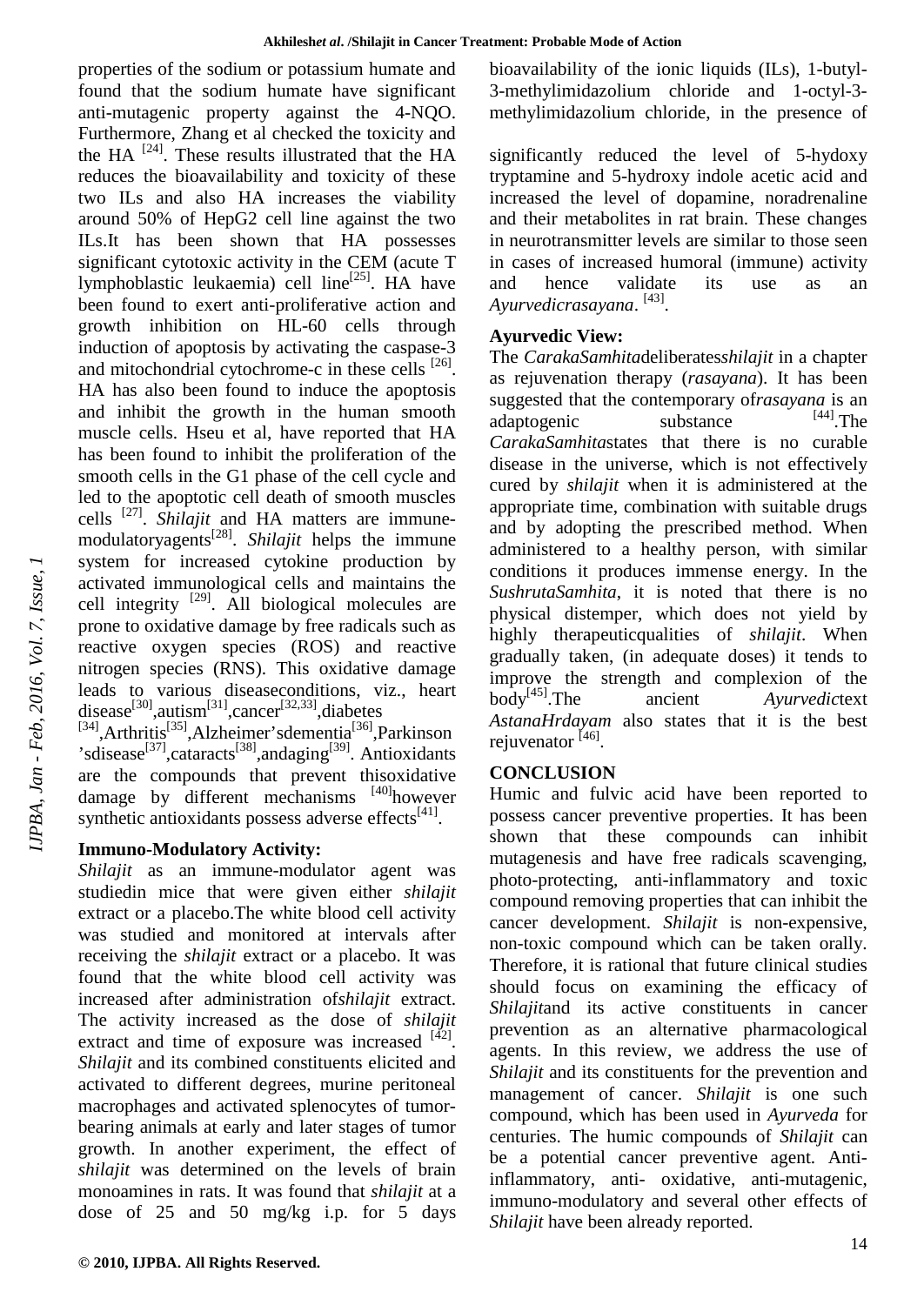#### **REFERENCES**

- 1. Peña-Méndez EM, Havel, J, Patočka J. Humic substances - compounds of still unknown structure: applications in agriculture, industry, environment, and biomedicine. Appl Biomed. 2005; 3:13-24.
- 2. Kishor Pant, Bimala Singh, Nagendra Thakur; Shilajit: A Humic Matter Panacea for Cancer International Journal of Toxicological and Pharmacological Research 2012; 4(2): 17-25.
- 3. Talbert R. Shilajit a materiamedica monograph, Degree paper Grass Valley, California: California College of Ayurveda; 2004.
- 4. Ghosal S, Lal J, Singh SK. The Core Structure of Shilajit Humus. Soil BiolBiochem. 1991;23:673–80.
- 5. Frolova LN, Kiseleva TL. Chemical Composition of Mumie and Methods for Determination of Its Authenticity and Quality. ChemPharm J. 1996;8:49–53.
- 6. Ghosal S, Singh SK, Kumar Y, Srivastava RS, Goel RK Dey, Bhattacharya SK. Anti-Ulcerogenic Activity of Fulvic Acids and 4′-Methoxy-6-Carbomethoxybiphenyl Isolated From Shilajit. Phytother Res. 1988;2:187-91.
- 7. Schepetkin I, Khlebnikov A, Kwon BS. Medical Drugs From Humus Matter: Focus on Mumie. Drug Dev Res. 2002;57:140-59.
- 8. Goel RK, Banerjee RS, Acharya SB. Antiulcerogenic and Antiinflammatory Studies WithShilajit. J Ethnopharmacol. 1990;29:95-103.
- 9. Acharya SB, Frotan MH, Goel RK, Tripathi SK, Das PK. Pharmacological Actions of Shilajit. Indian J Exp Biol. 1988;26:775-77.)
- 10. Wiseman H, Halliwell B. Damage to DNA by reactive oxygen and nitrogen species : role in inflammatory disease and progression to cancer. Biochem J 1996; 313:17-29.
- 11. Borek C. Dietary Antioxidants and Human Cancer. Integrative cancer therapies 2004;3(4):333-41.
- 12. Schepetkin IA, Khlebnikov AI, Ah SY, Woo SB, Jeong CS, Klubachuk ON, Kwon BS. Characterization and Biological Activities of Humic Substances from

Mumie. J Agric Food Chem 2003;51:5245-54.

- 13. Goel RK, Banerjee RS, Achrarya SB. Antiulcerogenic and antiinflammatory studies with Shilajit. J Ethnopharmacol. 1990;29:95-103.
- 14. Van Rensburg CEJ, Snyman J R, Mokoele T, Cromarty A D. Brown Coal Derived Humate Inhibits Contact Hypersensitivity; An Efficacy, Toxicity and Teratogenicity Study in Rats. Inflammation. 2007;30(5).
- 15. Lown JF, Gill K, Cutler SJ, Cutler HG, Pollock SH, inventor; Anti-inflammatory humate compositions and metohs of use thereof. Dallas, TX (US)2006.
- 16. Van Rensburg CEJ, and Naude PJ. Potassium Humate Inhibits Complement Activation and the Production of Inflammatory Cytokines In Vitro. Inflammation. 2009;32(4):270-76.
- 17. Gisela K, Elizabeth C, Rensburg JV. An *In Vitro* Investigation of the Anti-Inflammatory Properties of Potassium Humate.Inflammation. 2004; 28:169-74.
- 18. Amada PY, Isoda H, Yamaguchi T, Talorete TPN, Abe Y. Inhibitory Effect of Fulvic Acid Extracted from Canadian Sphagnum Peat on Chemical Mediator Release by RBL-2H3 and KU812 Cells. . BiosciBiotechnolBiochem 2007; 71:1294- 305.
- 19. Van Rensburg CEJ, Malfeld SCK, Dekker J. Topical Application of Oxifulvic Acid Suppresses the Cutaneous Immune Response in Mice. Drug development research. 2001; 53:29-32.
- 20. Meena H, Pandey HK, Arya MC, Ahmed Z. Shilajit: A panacea for high-altitute problems. International Journal of Ayurveda Research. 2010;1(1):37-40.
- 21. Yates LM, Wandruszka, R.V. Decontamination of Polluted Water by Treatment with CrudeHumic Acid Blend. Environ Sci Technol. 1999; 33:2076-80.
- 22. Perminova IV, Hatfield, K. Remediation Chemistry of Humic Substances: Theory and Implications for Technology. In: Perminova IV, editor. Use of Humic Substances to Remediate Polluted Environments: From Theory to Practice.NetherlandS: Springer; 2005; 3- 36.
- 23. Marova I, Kucerik J, Duronova K, Mikulcova A, Vlckova Z. Antimutagenic